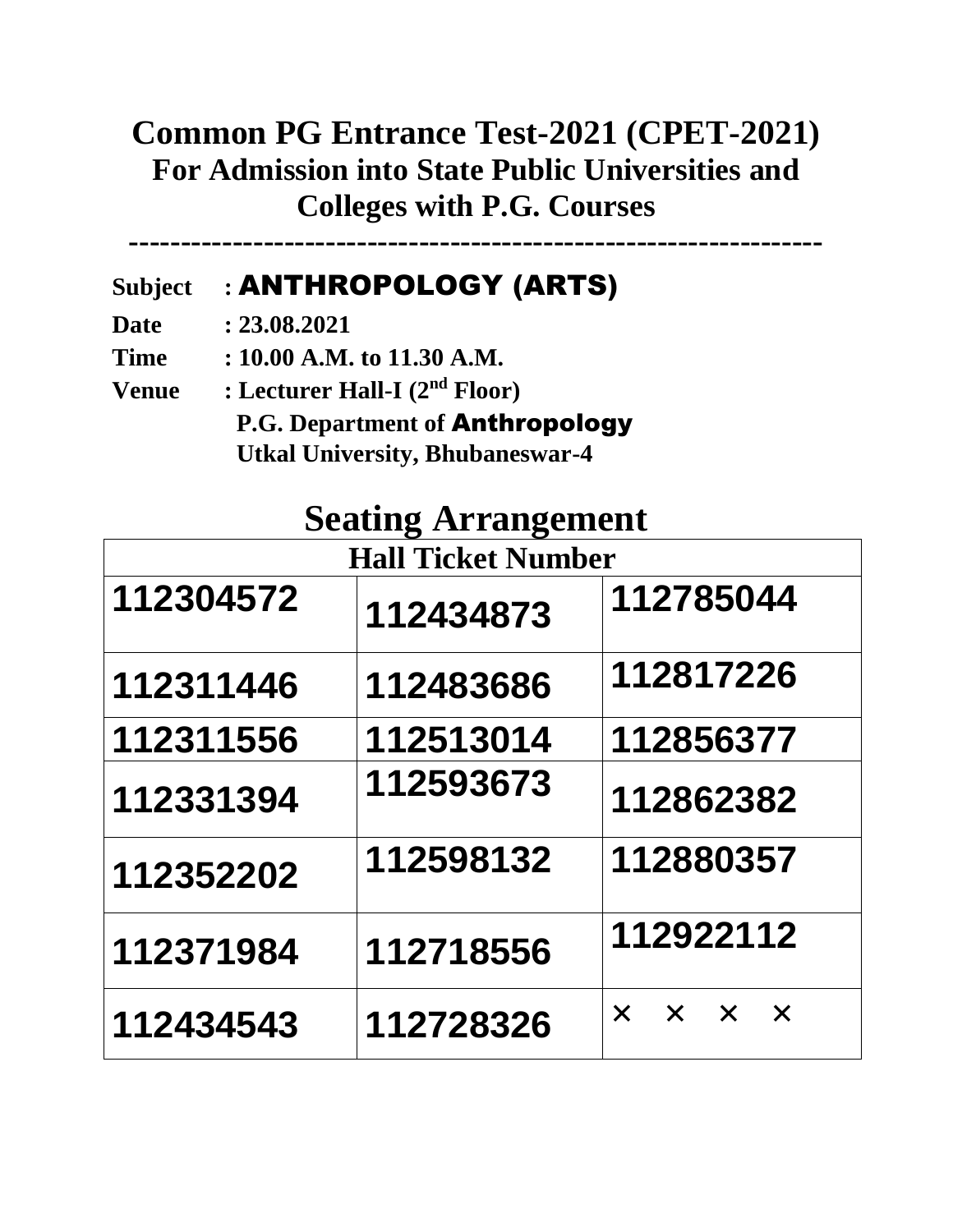## **Common PG Entrance Test-2021 (CPET-2021) For Admission into State Public Universities and Colleges with P.G. Courses**

**-------------------------------------------------------------------**

#### **Subject :** ANTHROPOLOGY (ARTS & SCIENCE)

**Date : 23.08.2021**

**Time : 10.00 A.M. to 11.30 A.M.**

**Venue : Lecturer Hall-II (1st Floor) P.G. Department of** Anthropology  **Utkal University, Bhubaneswar-4**

# **Seating Arrangement**

| <b>Hall Ticket Number</b> |           |           |           |  |  |
|---------------------------|-----------|-----------|-----------|--|--|
| 113027242                 | 113367226 | 492291076 | 492508887 |  |  |
| 113108752                 | 113506603 | 492320539 | 492548903 |  |  |
| 113121432                 | 113548532 | 492375913 | 492691189 |  |  |
| 113131534                 | 113566553 | 492500812 | 492751866 |  |  |
| 113189742                 | 113685479 | 492503803 | 492838786 |  |  |